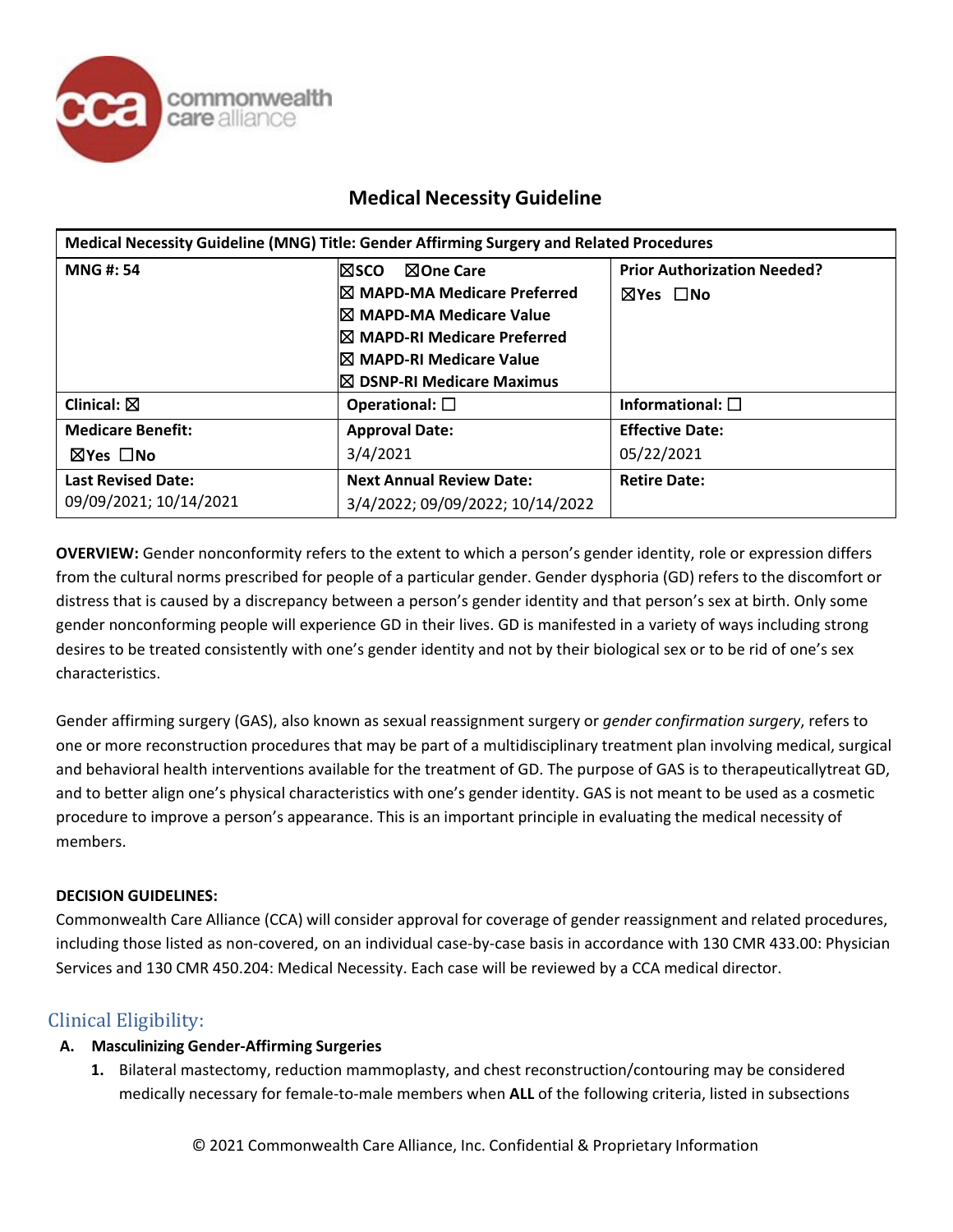

A.1.a through A.1.c., are met and documented:

- a. The member has been assessed by **A** licensed qualified behavioral health professional, resulting in a diagnosis of gender dysphoria (GD) that meets the DSM-V Criteria.
	- This diagnosis must be present for at least six months.
- b. The licensed qualified behavioral health professional described in A.1.a, above, recommends the specific procedure(s) for the member.
- c. If significant co-morbid medical or behavioral health conditions are appropriately managed, reasonable controlled, and not causing symptoms of GD.
- **2.** The masculinizing gender-affirming (transmale) surgeries listed below may be medical necessary when **ALL** of the criteria, listed in subsections A.2.a through A.2.f., are met and documented:
	- **Hysterectomy**
	- Salpingo-oophorectomy
	- Vulvectomy
	- Vaginectomy
	- **Urethroplasty**
	- Metoidioplasty (micropenis) OR phalloplasty (allows coital ability and standing micturition)
	- Scrotoplasty with insertion of testicular prothesis
	- Electrolysis or laser hair removal performed by a licensed qualified professional for the removal of hair on a skin graft donor site prior to its use in genital gender-affirming surgery
	- a. The member has been assessed by **TWO** independently licensed qualified health professionals, with each assessment resulting in adiagnosis of GD that meets the DSM-V criteria.
		- One of the two licensed health professionals must be a licensed qualified behavioral health professional while the other may be a clinician that is familiar with the member's health.
		- The initial diagnosis (from one of the professionals) must have been present for at least six months.
	- b. Both independently qualified licensed health professionals, noted in Section A.2.a. above, recommend the specific procedure(s) for the member.
	- c. The member is 18 years of age or older.
	- d. Co-morbid medical and/or behavioral health conditions are appropriately managed, reasonably controlled,and not causing symptoms of GD.
	- e. The member has had 12 continuous months of living as the gender that is congruent with the their identity.
		- Exceptions may be considered on a case-by-case basis should the request document that in compliance with this requirement, it would jeopardize the health, safety, or well-being of the member.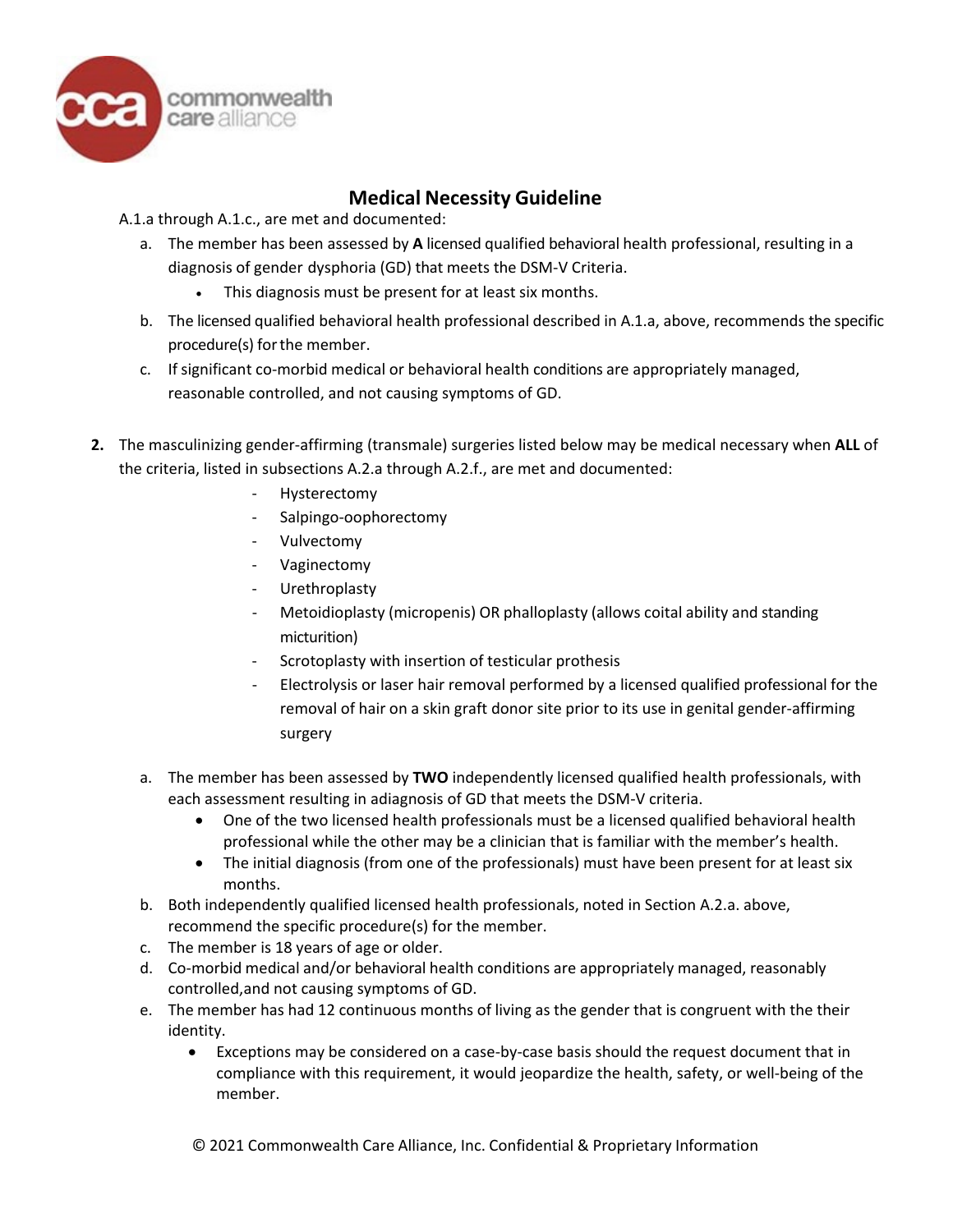

f. The member has had 12 continuous months of clinician-supervised hormone therapy appropriate to the their gender goals, unless hormone therapy is medically contraindicated (this period of hormone therapy may be concurrent with the requirement set forth in subsection A.2.e).

# B. Feminizing Gender-Affirming Surgeries

1. Augmentation mammoplasty with implantation of breast prostheses may be considered medically necessary when **ALL** of the following criteria, listed in subsections B.1.a through B.1.e., are met and documented:

- a. The member has been assessed by **A** licensed qualified behavioral health professional, resulting in a diagnosis of GD that meets the DSM-V criteria.
	- This diagnosis must have been present for at least six months.
- b. The licensed qualified behavioral health professional described in subsection B.1.a., above, recommends the specific procedure(s) for the member.
- c. The member is 18 years of age or older.
- d. Co-morbid medical and/or behavioral health conditions are appropriately managed, reasonably controlled, and not causing symptoms of GD.
- e. The member has had 12 months of clinician-supervised hormone therapy that resulted in no or minimal breast development, unless hormone therapy is medically contraindicated.

2. The feminizing gender-affirming (transfemale) surgeries listed may be medical necessary when **ALL** ofthe criteria listed in subsections B.2.a. through B.2.f., below, are met and documented.

- Penectomy
- Clitoroplasty
- Colovaginoplasty
- Vulvoplasty
- Labiaplasty
- Orchiectomy
- Electrolysis or laser hair removal performed by a licensed qualified professional for the removal of hair on a skin graft donor site prior to its use in GAS
- a. The member has been assessed by **TWO** independently licensed qualified health professionals, with each assessment resulting in a diagnosis of GD that meets the DSM-V Criteria.
	- One of the two licensed health professional must be a licensed qualified behavioral health professional while the other may be a clinician that is familiar with the member's health.
	- The initial diagnosis (from one of the professionals) must have been present for at least sixmonths.
- b. Both independently qualified licensed health professional noted in subsection B.2.a. above, recommend the specific procedure(s) for the member.
- c. The member is 18 years of age or older.
- d. Co-morbid medical and/or behavioral health conditions are appropriately managed, reasonably controlled, and not causing symptoms of GD.
- e. The member has had 12 continuous months of living as the gender that is congruent with their identity.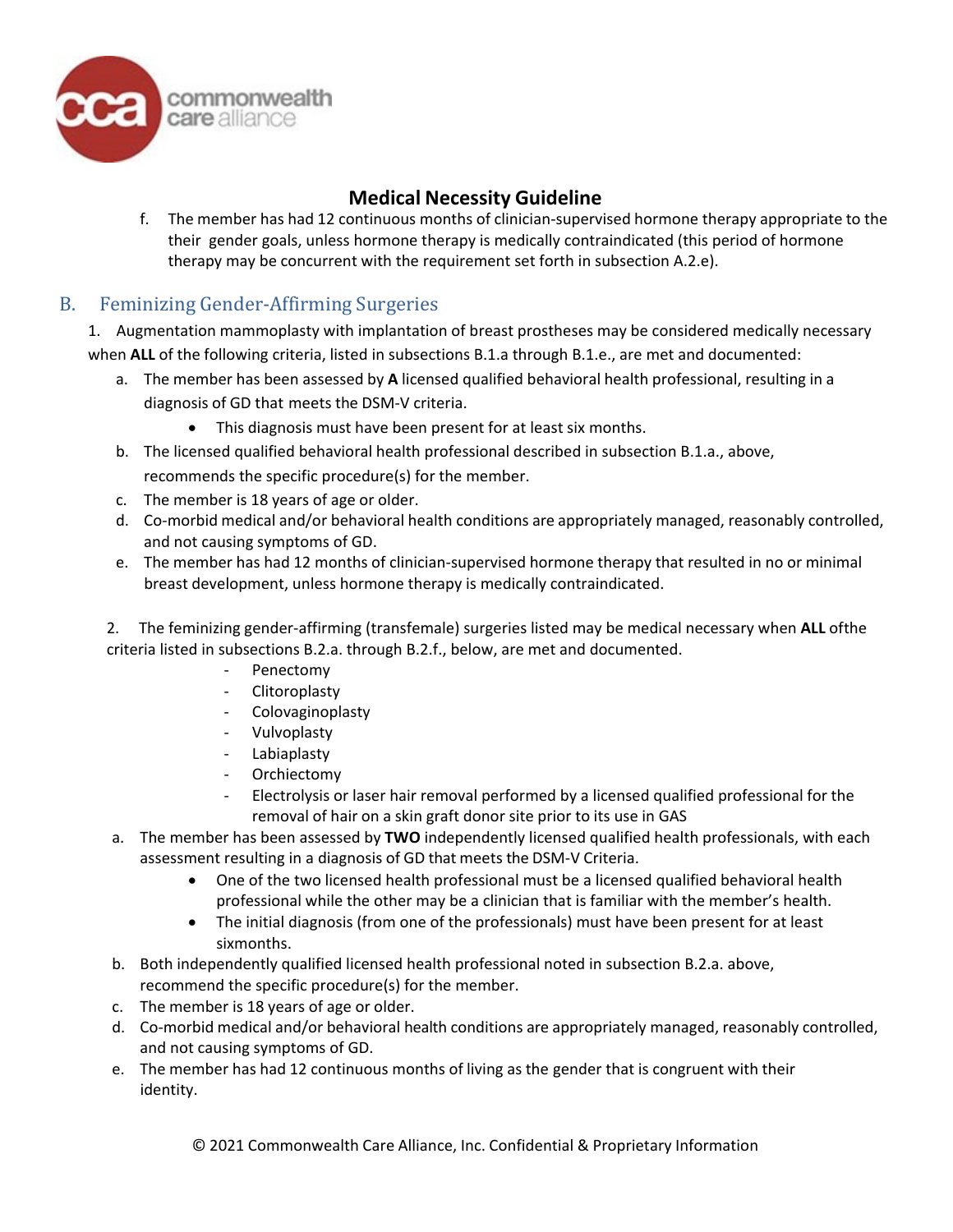

- Exceptions may be considered on a case-by-case basis should the request document that in compliance with this requirement, it would jeopardize the health, safety, or well-being of the member.
- f. The member has had 12 continuous months of clinician-supervised hormone therapy appropriate to their gender goals, unless hormone therapy is medically contraindicated (this period of hormone therapy may be concurrent with the requirement set forth in subsection B.2.e).

### **C.** Facial Feminization or Masculinization

- 1. The facial feminization or masculinization procedures listed below may be medically necessary when **ALL** of the criteria listed in subsections C.1.a. through C.1.d, below are met and documented.
	- Blepharoplasty (in conjunction with other facial feminization procedures)
	- Brow lift
	- Cheek augmentation
	- Forehead contouring and reduction
	- Genioplasty
	- Hairline advancement
	- Lateral canthopexy
	- Lip lift
	- Lysis intranasal synechia
	- **Osteoplasty**
	- Rhinoplasty and septoplasty
	- Suction-assisted lipectomy

### Tracheoplasty

- a. The member has been assessed by **A** licensed qualified behavioral health professional, resulting in a diagnosis of GD that meets the DSM-V Criteria.
	- The initial diagnosis must have been present for at least six months.
- b. The licensed qualified behavioral health professional noted in subsection C.2.a., above, recommends the specific procedure(s) for the member.
- c. The member is 18 years of age or older.
- d. Co-morbid medical and/or behavioral health conditions are appropriately managed, reasonably controlled, and not causing symptoms of GD.
- 2. Hair removal of the face and/or neck by electrolysis or laser hair removal as part of treatment for GD may be considered medically necessary when **ALL** of the criteria listed in subsections C.2.a through C.2.g., below are met and documented:
	- a. The member has been assessed by **A** licensed qualified behavioral health professional, resulting in a diagnosis of GD that meets the DSM-V criteria.
		- This diagnosis must be present for at least six months.
	- b. The licensed qualified behavioral health professional described in subsection C.2.a., above recommends the specific procedure for the member.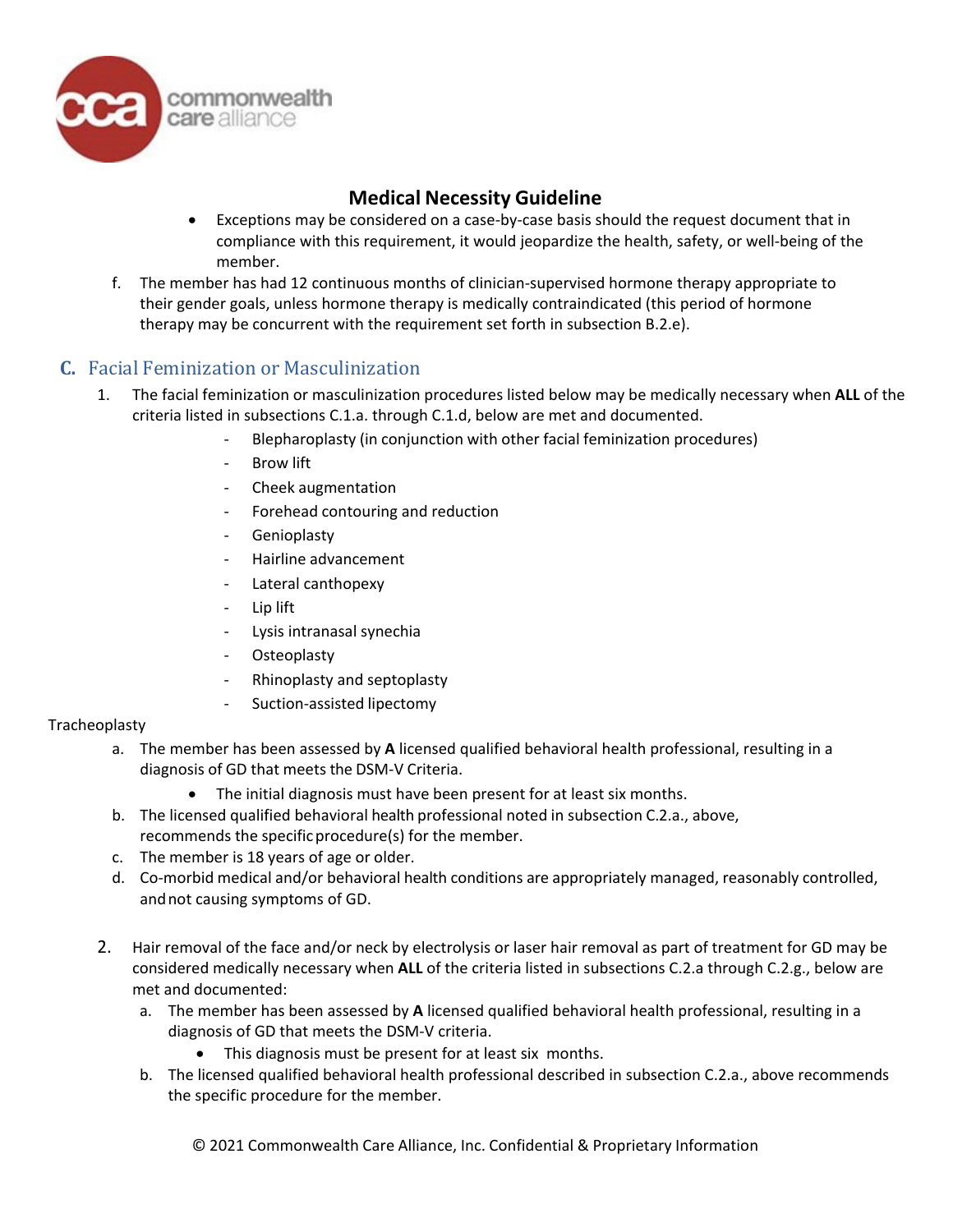

- c. The hair removal is restricted to the face and neck.
- d. The member is 18 years of age or older.
- e. The member has the capacity to make fully informed decisions and has consented to the procedure after limitations, risks, and complications of the procedure have been discussed.
- f. Co-morbid medical and/or behavioral health conditions are appropriately managed, reasonably controlled, and not causing symptoms of GD.
- g. The member has had 12 continuous months of clinician-supervised hormone therapy appropriate to the their gender goals, unless hormone therapy is medically contraindicated.

#### **Determination of need:** As above

### Documentation:

- A. Requests for authorization for GAS must be submitted by the surgeon or provider performing the procedure. It must be accompanied by clinical documentation that supports the medical necessity for the procedure, including, but not limited to, the assessment made by the licensed qualified behavioral health professional(s) resulting in a diagnosis of GD, andthe referral(s) for surgery from the qualified licensed qualified health professional(s). Documentation of medical necessity must include all of the following:
	- **1.** A copy of the assessment(s) performed by the licensed qualified health professional(s), including the date of onset and the history resulting in a diagnosis of GD that meets the DSM-V Criteria, and referral(s) for the specific procedures, as outlined in the clinical guideline.
		- a. A referral from **ONE** licensed qualified behavioral health professional is required for mastectomy, reduction mammoplasty, chest reconstruction/contouring, augmentation mammoplasty, blepharoplasty, brow lift, cheek augmentation, forehead contouring/reduction, genioplasty, hairline advancement, lateral canthopexy, lip lift, lysis intranasal synechia, osteoplasty, rhinoplasty and septoplasty, suction-assisted lipectomy, and tracheoplasty.
		- b. Referrals from **TWO** licensed qualified health professionals, one of whom must be a licensed qualified behavioral health professional while the other may be a clinician familiar with the member's health, are required for hysterectomy, salpingectomy, oophorectomy, vulvectomy, vaginectomy, penectomy, urethroplasty, orchiectomy, genital reconstructive surgery, clitoroplasty, colovaginoplasty, vulvoplasty, labiaplasty, electrolysis and laser hair removal.
		- c. Each referral must be provided in the form of a letter and include a description of the clinical rationale forthe requested surgery.
	- **2.** Documentation (in the form of progress notes) that describe the management and symptom control of any coexisting behavioral health and/or medical conditions.
	- **3.** If living as the gender that is congruent with the member's identity is a required criterion, the member's medical records must document:
		- a. The date the member started living as this gender; and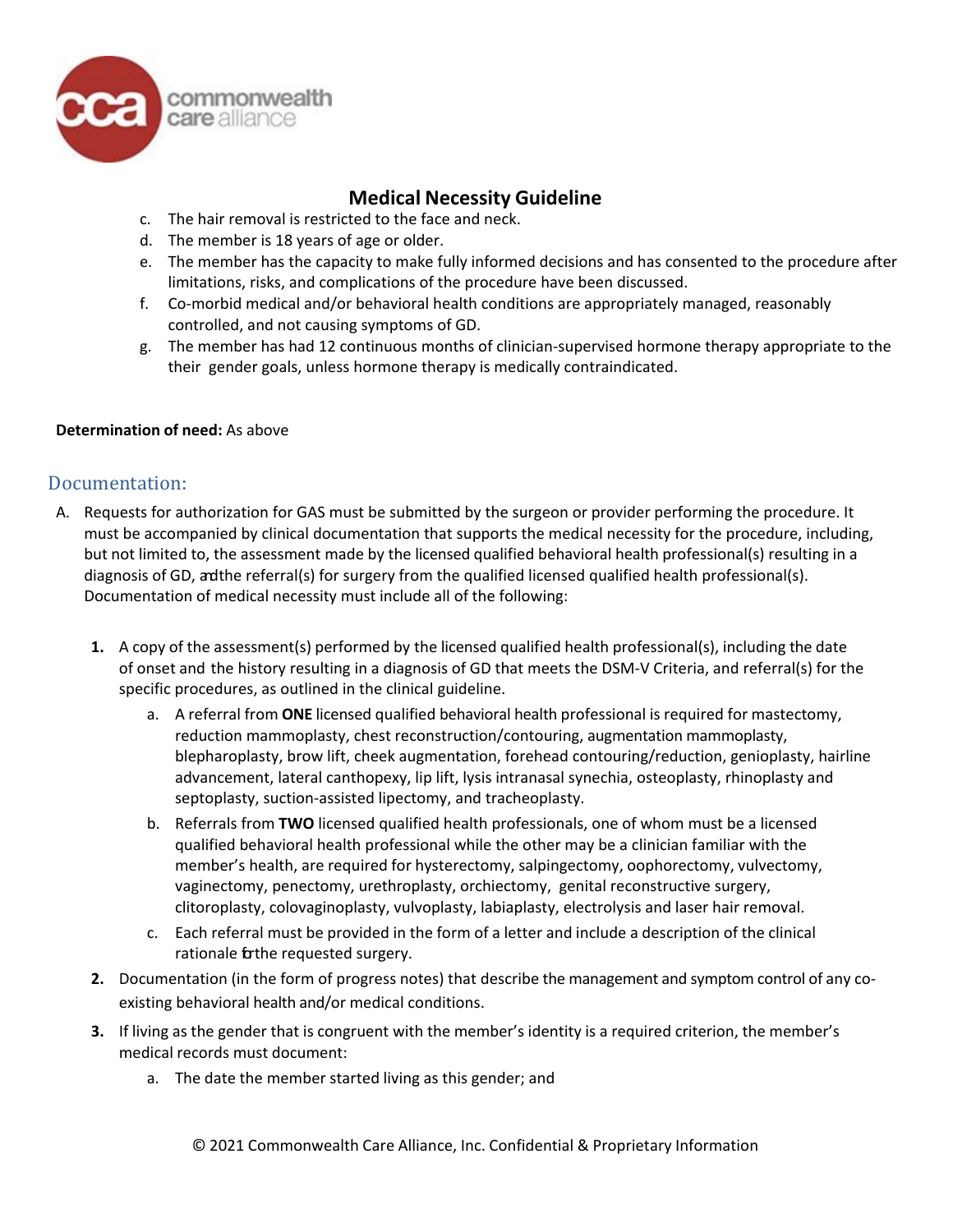

- b. The member's experience living as this gender.
- **4.** If hormone therapy is a required criterion, the member's medical records must document:
	- a. Patient compliance with the prescribed regimen; and
	- b. Patient's clinical response over the course of the hormone therapy.
- **5.** A letter from the surgeon performing the GAS that must attest to all of the following:
	- a. The member meets the clinical criteria for coverage described in Section A, B, and C outlined in the Decision Guidelines;
	- b. The surgeon has collaborated with the qualified health professional(s) and any other healthcare provider involved in the member's care, including, but not limited to, the member's primary care physician and the healthcare professional who is providing feminizing/masculinizing hormone therapy (if applicable);
	- c. The surgeon has discussed the risks and complications of the proposed surgery, including the surgeon's own complication rates, and has obtained informed consent from the member; and
	- d. The surgeon has discussed with the member prior to surgery about preservation of fertility and the member understands that these procedures are not covered by MassHealth. Any surgery resulting in sterilization must meet all the applicable state and federal laws, regulations, and guidance.

#### **LIMITATIONS/EXCLUSIONS:**

In accordance with MassHealth guidance, CCA presumes that certain procedures and surgeries are not medically necessary for the treatment of GD. Examples of such procedures and surgeries include, but are not limited to, the following:

- Chemical peels
- Collagen injections
- **Dermabrasion**
- Hair transplantation
- Pectoral, calf, or gluteal implants
- Isolated blepharoplasty
- Lip reduction or enhancement
- Neck lift
- Panniculectomy or abdominoplasty
- Reversal of previous GAS
- Revisions of previous GAS other than for complications (infections or impairment or impairment of function)
- Rhytidectomy
- Vocal cord surgery

#### **KEY CARE PLANNING CONSIDERATIONS:**

N/A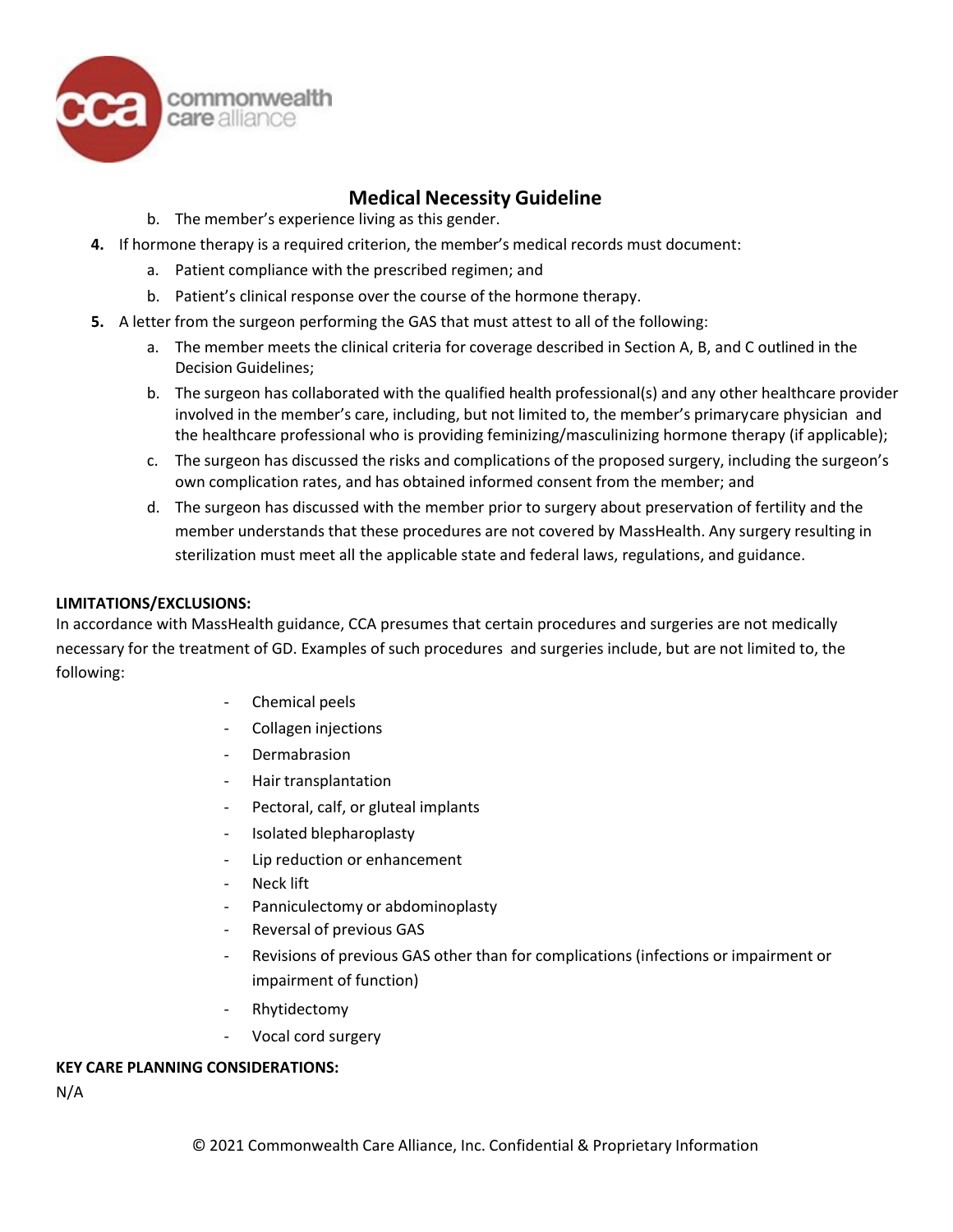

#### **AUTHORIZATION:**

The following list(s) of codes is provided for reference purposes only and may not be all inclusive. Listing of a code in this guideline does not signify that the service described by the code is a covered or non-covered health service. Benefit coverage for health services is determined by the member specific benefit plan document and applicable laws that may require coverage for a specific service. The inclusion of a code does not imply any right to reimbursement or guarantee claim payment. This Medical Necessity Guideline is subject to all applicable Plan Policies and Guidelines, including requirements for prior authorization and other requirements in Provider's agreement with the Plan (including complying with Plan's Provider Manual specifications).

| <b>CPT Code</b>                   | <b>Description</b>                                                                 |  |
|-----------------------------------|------------------------------------------------------------------------------------|--|
|                                   |                                                                                    |  |
| <b>Gender-Affirming Surgeries</b> |                                                                                    |  |
| 17380                             | Electrolysis epilation, each 30-minutes (when done to treat tissue donor sites for |  |
|                                   | a phalloplasty or vaginoplasty procedure)                                          |  |
| 17999                             | Unlisted procedure, skin, mucous membrane and subcutaneous tissue (when            |  |
|                                   | specified as hair removal by laser to treat tissue donor sites for a planned       |  |
|                                   | phalloplasty or vaginoplasty procedure)                                            |  |
| 19303                             | Mastectomy, simple, complete                                                       |  |
| 19318                             | <b>Reduction mammoplasty</b>                                                       |  |
| 19324-19325                       | Mammoplasty, augmentation                                                          |  |
| 53420                             | Urethroplasty, 2-stage reconstruction or repair of prostatic or membranous         |  |
|                                   | urethra; first stage                                                               |  |
| 53425                             | Urethroplasty, 2-stage reconstruction or repair of prostatic or membranous         |  |
|                                   | urethra; second stage                                                              |  |
| 53430                             | Urethroplasty, reconstruction of female urethra                                    |  |
| 54125                             | Amputation of penis; complete                                                      |  |
| 54520                             | Orchiectomy, simple (including subcapsular), with or without testicular            |  |
|                                   | prosthesis, scrotal or inguinal approach                                           |  |
| 54660                             | Insertion of testicular prosthesis (separate procedure)                            |  |
| 54690                             | Laparoscopic, surgical; orchiectomy                                                |  |
| 55175                             | Scrotoplasty; simple                                                               |  |
| 55180                             | Scrotoplasty; complicated                                                          |  |
| 55866                             | Laparoscopy, surgical prostatectomy, retropubic radical, including nerve sparing,  |  |
|                                   | includes robotic assistance, when performed                                        |  |
| 55899                             | Unlisted procedure, male genital system (when specified as metoidioplasty or       |  |
|                                   | phalloplasty with penile prosthesis)                                               |  |
| 55970                             | Intersex surgery; male to female (a series of staged procedures that includes      |  |
|                                   | male genitalia removal, penile dissection, urethral transposition, creation of     |  |
|                                   | vagina and labia with stent placement)                                             |  |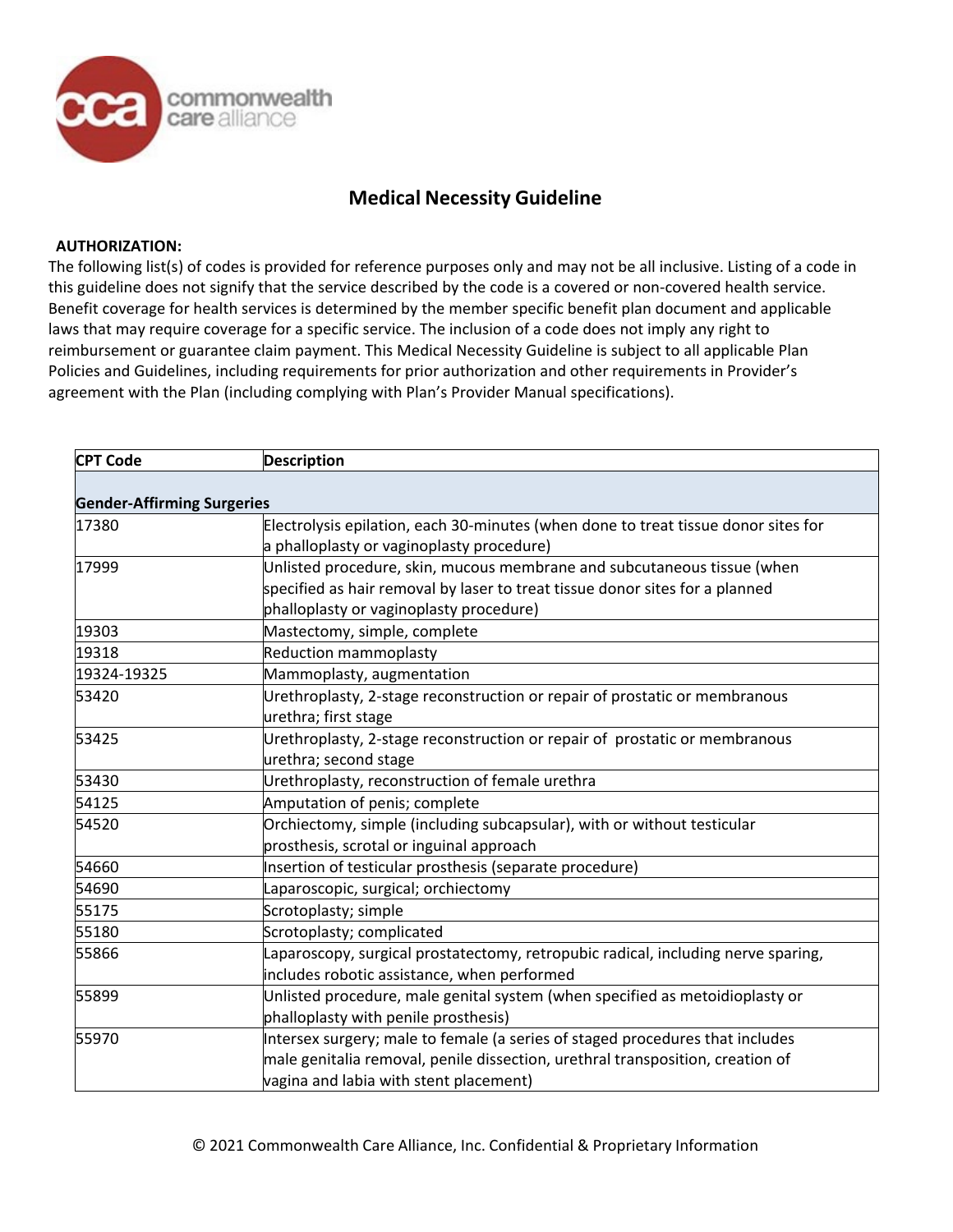

| 55980         | Intersex surgery; Female to male (a series of staged procedures that include    |  |
|---------------|---------------------------------------------------------------------------------|--|
|               | penis and scrotum formation by graft, and prostheses placement)                 |  |
| 56625         | Vulvectomy simple; complete                                                     |  |
| 56800         | Plastic repair of introitus                                                     |  |
| 56805         | Clitoroplasty for intersex state                                                |  |
| 56810         | Perineoplasty, repair of perineum, non-obstetrical (separate procedure)         |  |
| 57106-57107,  | Vaginectomy, partial removal of vaginal wall; complete removal of vaginal wall  |  |
| 57110-57111   |                                                                                 |  |
| 57291-57292   | Construction of artificial vagina, with or without graft                        |  |
| 57335         | Vaginoplasty for intersex state                                                 |  |
| 58150, 58180, | Hysterectomy                                                                    |  |
| 58260-58262,  |                                                                                 |  |
| 58275-58291,  |                                                                                 |  |
| 58541-58544,  |                                                                                 |  |
| 58550-58554   |                                                                                 |  |
| 58570-58573   | Laparoscopy, surgical, with total hysterectomy                                  |  |
| 58661         | Laparoscopy, surgical; with removal of adnexal structures (partial or total     |  |
|               | oophorectomy and/or salpingectomy)                                              |  |
| 58720         | Salpingo-oophorectomy, complete or partial, unilateral or bilateral             |  |
|               |                                                                                 |  |
|               | <b>Facial Feminization or Masculinization Procedures</b>                        |  |
| 15820-15823   | Blepharoplasty (when performed in conjunction with other feminization           |  |
|               | procedures)                                                                     |  |
| 15876         | Suction-assisted lipectomy; head and neck                                       |  |
| 21120-21123   | Genioplasty                                                                     |  |
| 21137-21139   | Reduction forehead; contouring                                                  |  |
| 21270         | Malar augmentation, prosthetic material                                         |  |
| 21208-21209   | Osteoplasty, facial bones                                                       |  |
| 21280, 21282  | Canthopexy                                                                      |  |
| 30400         | Rhinoplasty, primary; lateral and alar cartilage and/or elevation of nasal tip  |  |
| 30410         | Rhinoplasty, primary; complete, external parts including bony pyramid, lateral, |  |
|               | and alar cartilages, and/or elevation of nasal tip                              |  |
| 30420         | Rhinoplasty, primary; including major septal repair                             |  |
| 30520         | Septoplasty or submucous resection, with or without cartilage scoring,          |  |
|               | contouring or replacement with graft                                            |  |
| 30560         | Lysis intranasal synechia                                                       |  |
| 30620         | Septal or other intranasal dermatoplasty                                        |  |
|               |                                                                                 |  |
| 31750         | Tracheoplasty; cervical                                                         |  |
| 67900         | Repair of brow ptosis (supraciliary, mid-forehead or coronal approach)          |  |

#### **REGULATORY NOTES:**

1. MassHealth Guidelines for Medical Necessity Determination for Gender-Affirming Surgery (MNG-GAS 09/21)

© 2021 Commonwealth Care Alliance, Inc. Confidential & Proprietary Information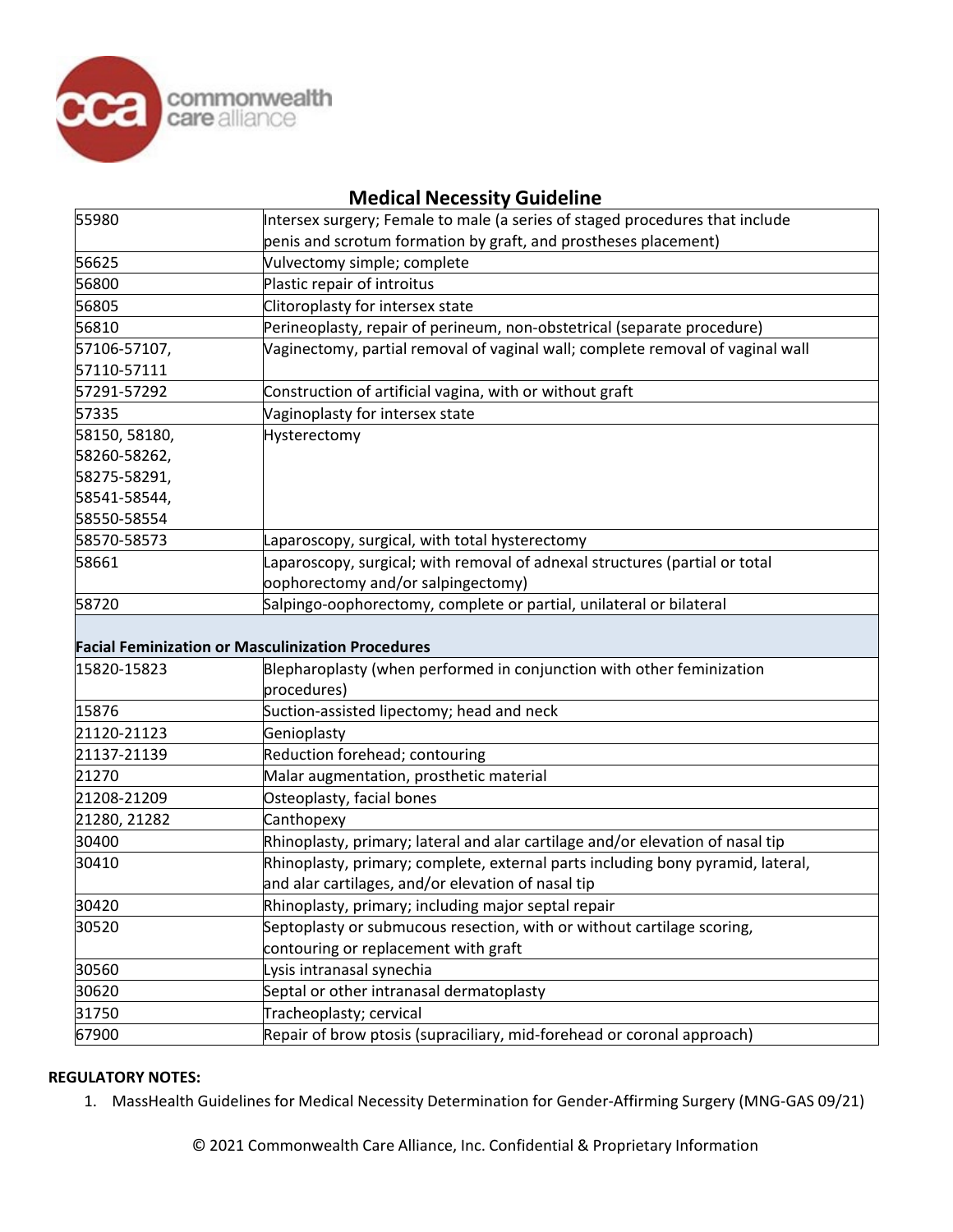

- 2. MassHealth Guidelines for Medical Necessity Determination for Hair Removal (MNG-HR 09/21)
- 3. Rhode Island Medicaid Prior Approval (PA) Criteria for Surgical Procedures: Gender Dysphoria/Gender Nonconformity Coverage Guidelines

### **Disclaimer:**

This Medical Necessity Guideline is not a rigid rule. As with all of CCA's criteria, the fact that a member does not meet these criteria does not, in and of itself, indicate that no coverage can be issued for these services. Providers are advised, however, that if they request services for any member who they know does not meet our criteria, the request should be accompanied by clear and convincing documentation of medical necessity. The preferred type of documentation is the letter of medical necessity, indicating that a request should be covered either because there is supporting science indicating medical necessity (supporting literature (full text preferred) should be attached to the request), or describing the member's unique clinical circumstances, and describing why this service or supply will be more effective and/or less costly than another service which would otherwise be covered. Note that both supporting scientific evidence and a description of the member's unique clinical circumstances will generally be required.

### **RELATED REFERENCES:**

- 1. The World Professional Association for Transgender Health (WPATH). Standards of Care for the Health of Transsexual, Transgender, and Gender-Nonconforming People. 7th Version.
- 2. American Psychiatric Association: Diagnostic and Statistical Manual of Mental Disorders, Fifth Edition, Arlington, VA, American Psychiatric Association, 2013, pp 451-459.
- 3. Hembree WC, Cohen-Kettenis HA, Delmarre-van de Waal, et al. Endocrine Treatment of Transexual Persons: An Endocrine Society Clinical Practice Guideline. J Clin Endocrinol Metab. 2009;94:3132-54.
- 4. Wierckx K1, Gooren L, T'sjoen G. Clinical Review: Breast Development in Trans Women Receiving Cross-Sex Hormones. J Sex Med. 2014 Mar 12. doi: 10.1111/jsm.12487. [Epub ahead of print]
- 5. Dittrich R, Binder H, Cupisti S, et al. Endocrine Treatment of Male-to-Female Transsexuals Using Gonadotropin-Releasing Hormone Agonist. Exp Clin Endocrinol Diabetes. 2005;113(10):586-92.
- 6. Gooren L. Hormone Treatment of the Adult Transsexual Patient. Horm Res. 2005;64(suppl 2):31-6.
- 7. Wagner S, Greco F, Hoda MR, et al. Male-to-Female Transsexualism: Technique, Results and 3-Year Follow-up in 50 Patients. Urol Int. 2010;84(3):330-3.
- 8. Byne W, Bradley S, Coleman E, et al. Report of the APA Task Force on Treatment of Gender Identity Disorder. Am J Psychiatry. 2012; Suppl.:1-35.
- 9. Seal LJ, Granklin S, Richards C, et al. Predictive Markers for Mammoplasty and a Comparison of Side Effect Profiles in Transwomen Taking Various Hormonal Regimens. J Clin Endocrinol Metab. 2012;97(12):4422-8.
- 10. Ainsworth TA, Spiegel JH. Quality of life of individuals with and without facial feminization surgery or gender reassignment surgery. Qual Life Res. 2010 Sep; 19(7):1019-24. Doi: 10.1007/s11136-010-9668-7. Epub 2010 May 12.
- 11. Morrison S, Vyas K, Motakef S, et al. Facial feminization: systematic review of literature. Plastic and reconstructive Surgery.2016; 136 (6): 1759-1770.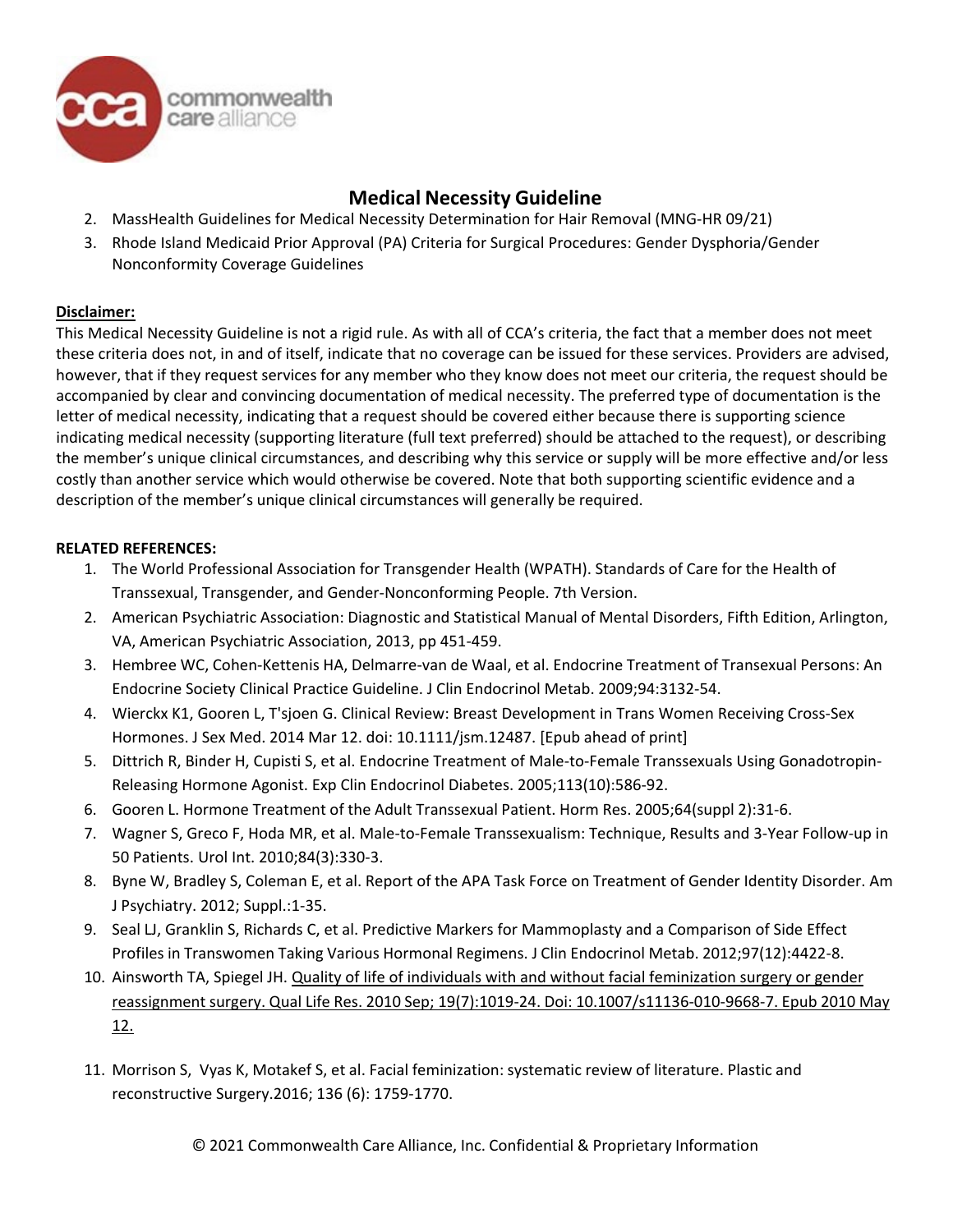

- 12. Roberts T, Bruce V. Feature saliency in judging the sex and familiarity of faces. Perception 1988; 17: 475-481.
- 13. Bellinga RJ, Capitan L, Simon d, Tenorio T. Technical and Clinical Considerations for Facial Feminiazation Surgery with Rhinoplasty and Related Procedures. JAMA Facial Plastic Surgery.2017; 19 (3): 175-181. Doi:10.1001/jamafacial.2016.1572
- 14. Becking AG, Tuinzing DB, Hage J, Gooren LJG. Transgender Feminization of the Facial Skeleton. Clinics in Plastic Surgery. 2007; 34 (3): 557-564.

#### **ATTACHMENTS:**

#### **REVISION LOG:**

| <b>REVISION</b> | <b>DESCRIPTION</b>                                                               |
|-----------------|----------------------------------------------------------------------------------|
| <b>DATE</b>     |                                                                                  |
| 09/09/2021      | Updated based on MassHealth Bulletin release and Rhode Island Medicaid PA review |
|                 |                                                                                  |
|                 |                                                                                  |